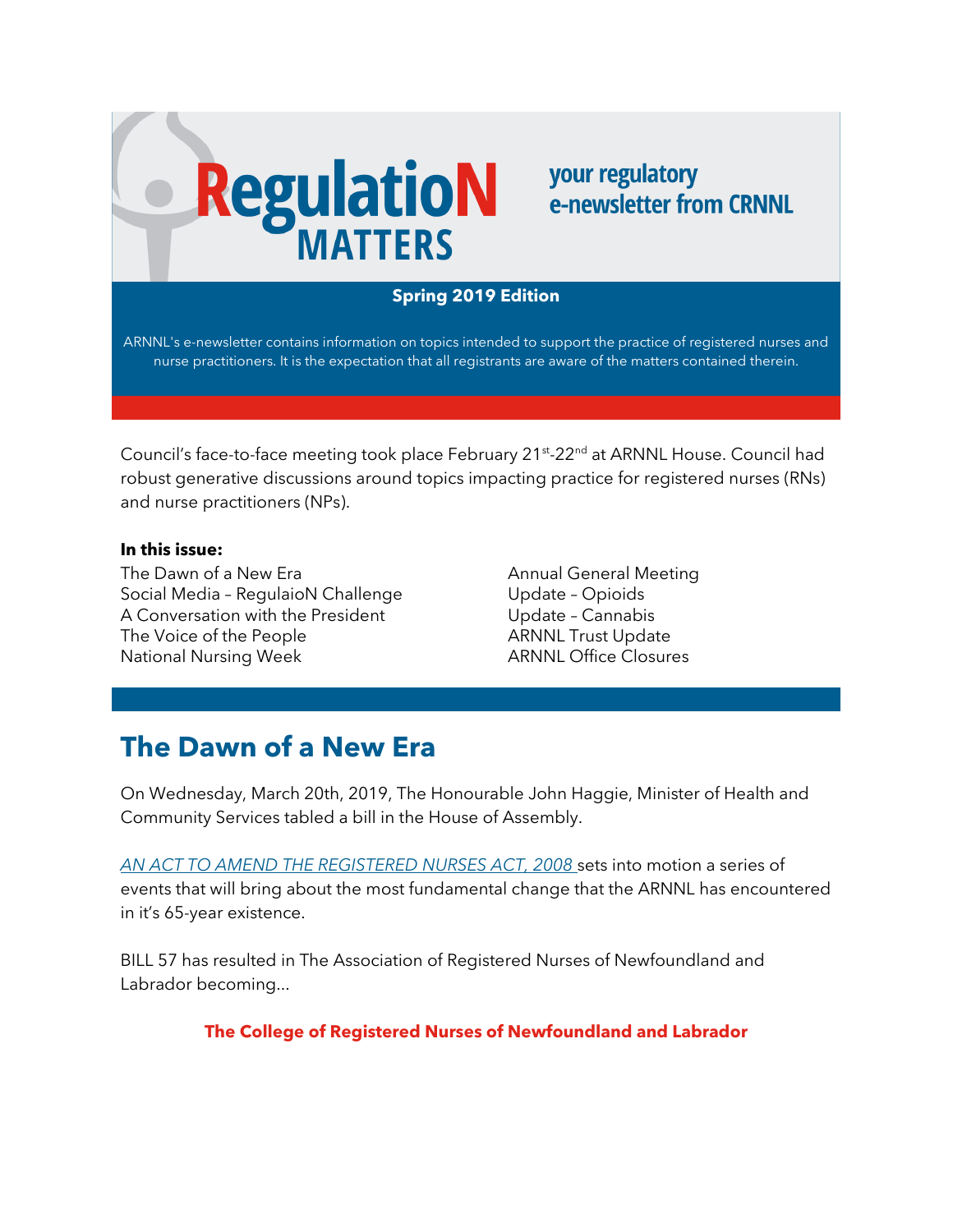We are proud of what we accomplished over these 65 years. We are proud of our registrants and their professionalism. We are proud of our influence and impact on our health care sector. Now, we are especially proud of this new and exciting opportunity.

This change will not go into effect until September 1st, 2019. In October, 2019 we will hold an official ceremony.

This is the beginning of a transformative process which will engage stakeholders and educate the public on the vital role we play in the lives of Newfoundlanders and Labradorians. These first steps will give rise to a renewed and modernized regulator that will become synonymous with top quality care, protection of public health, and excellence in the profession of nursing.

#### *The name may change… but the mandate remains the same.*

Stay tuned as we enter this new era in the history of our profession.

## **Social Media – RegulatioN Challenge**

The phenomenon of social media has redefined how we communicate with one another. It's reported that approximately 3.4 billion people around the globe use social media and spend over 90 minutes every day on a social media platform. While there are countless benefits to social media, it is incumbent on you, as a professional to recognize the challenges that can put you and your reputation at risk.

#### **Is it ever acceptable to post client information on a social media site?**

Many are familiar with the do's and don'ts of using Facebook, Instagram and Twitter yet many RNs and NPs might be surprised to learn what constitutes best practice. Test your knowledge by [clicking here.](https://arnnl.ca/confidentiality-social-media-and-you)

## **A Conversation with the President**

ARNNL wants to hear directly from Registered Nurses and Nurse Practitioners in Newfoundland and Labrador. You are invited to take part in a conversation with Elaine Warren, President of ARNNL. Join the discussion and be a part of the conversation on Tuesday, May 14th at 2:00pm (NST).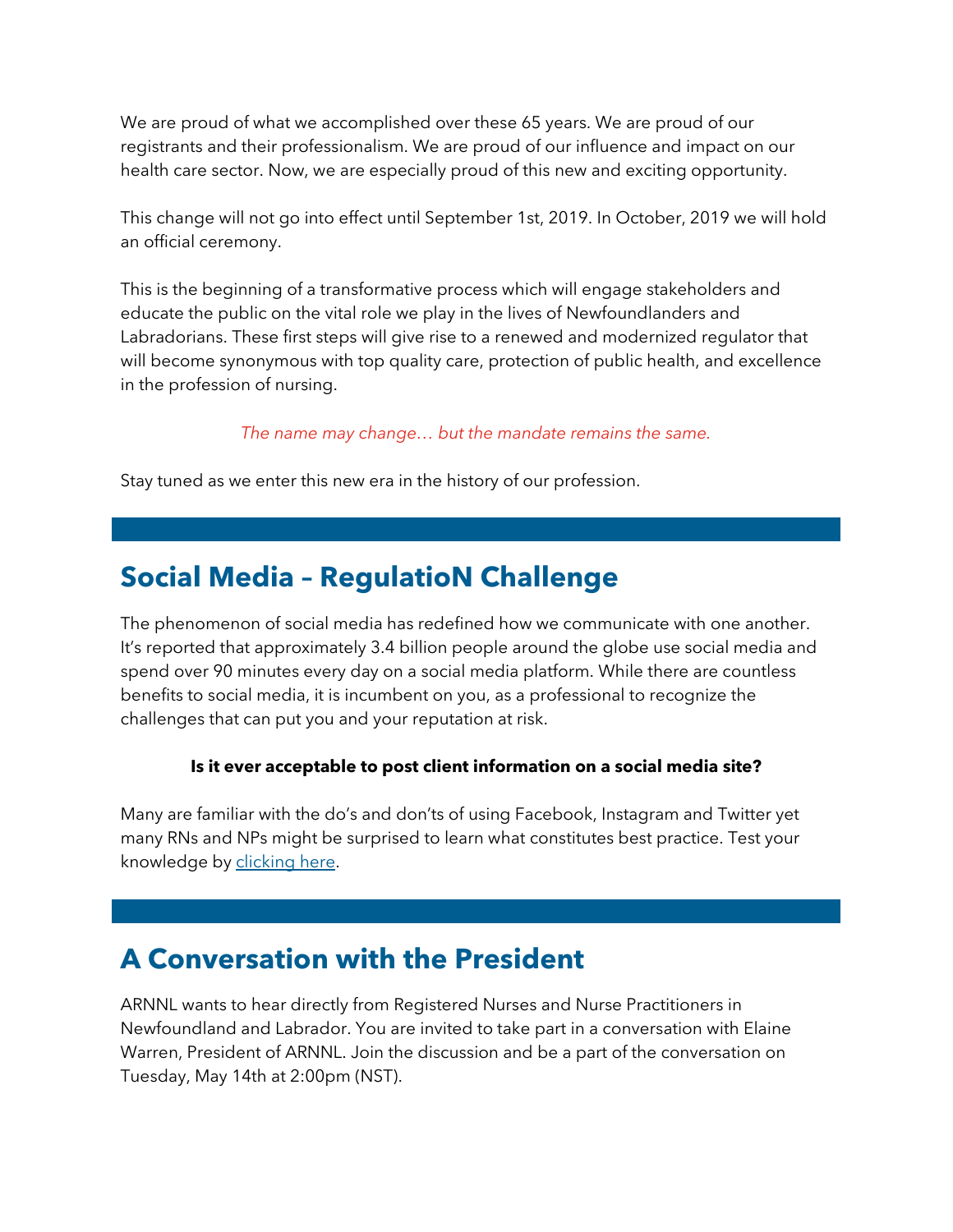## **The Voice of the People**

Surveys aim to provide an unbiased snapshot of public opinion. The results of these surveys enable us to evaluate strategies and make informed decisions on behalf of registrants and the public; that is why your input and your voice is invaluable to ARNNL.

ARNNL is continuing to conduct a public survey on a variety of topics and once the report is finalized, we will ensure it is publicly available at:<https://arnnl.ca/member-survey>

## **National Nursing Week**



National Nursing Week is Monday, May 6, to Sunday, May 12, 2019.

The theme is **Nurses: A Voice to Lead – Health for All**.

Visit [here t](https://www.cna-aiic.ca/en/events/national-nursing-week#datetime)o learn more.

## **Annual General Meeting**

**A**RNNL's

**G**oing

**M**odern

Our commitment to each Registered Nurse and Nurse Practitioner is to be accessible, open and transparent.

Much of our business is discussed each year at our Annual General Meeting (AGM); however, the very nature of the nursing profession can make attending an Annual General Meeting difficult. We recognize the challenge for registrants to attend an AGM "in-person",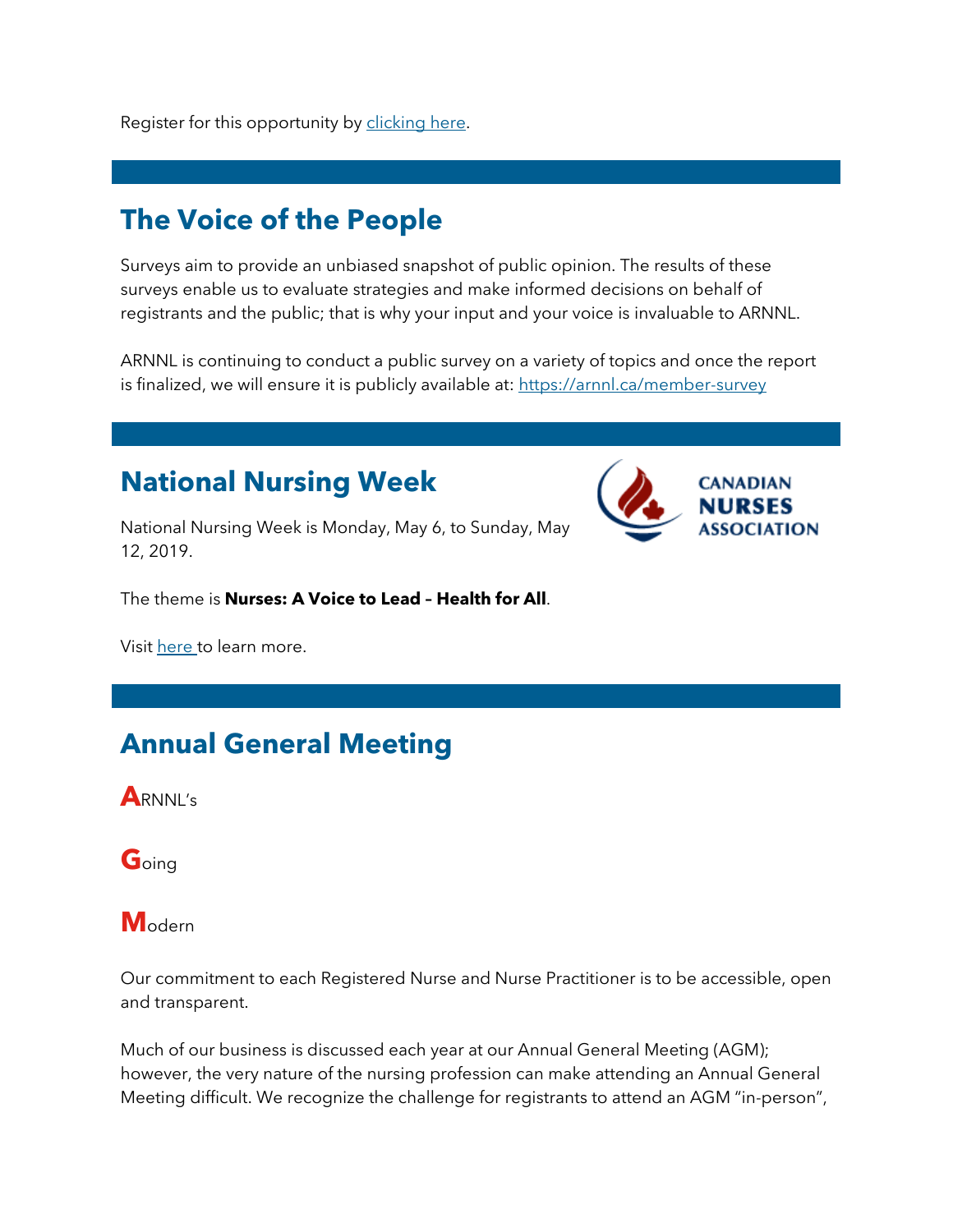which is why we have decided that 2019 will be the year that we hold our first ever AGM online!

Join the meeting from the comfort of your home!

The event is taking place Monday, June 10, 2019 from 7:00pm - 9:00pm. Registration is free, with pre-registration encouraged.

#### **Instructions:**

Registration link: https://www.arnnl.ca/agm2019

**Registration deadline**: Thursday, June 6th, 2019

Our 2018-19 Annual Report will be released the end of May and will be posted here.

#### **Call for Resolutions Deadline**

Reminder that the deadline for submission of resolutions to our AGM is Friday, May 10th, 2019.

Please submit resolutions to Christine Fitzgerald: [cfitzgerald@arnnl.ca](mailto:cfitzgerald@arnnl.ca)

## **Update - Opioids**

As of October 23rd, 2018, RNs and NPs who dispense Class A opioids are required to apply a warning sticker to the prescription bottle, container or package and provide the client with a patient information handout. These requirements result from the new laws under the Food and Drug Regulations. The purpose is to provide clients with clear, consistent information about the safe use of opioids and the risks associated with their use. For more information about these requirements, you can review Health Canada's website [here.](https://www.canada.ca/en/health-canada/services/drugs-health-products/drug-products/applications-submissions/policies/opioids-questions-answers.html)

## **Update - Cannabis**

On February 21st, 2019 ARNNL Council choose to follow federal legislation and approved a change in the nurse practitioner (NP) scope of practice permitting NPs to authorize the use of cannabis for medical purposes. If it is within the NP's individual competence, the NP will be permitted to provide a medical document to a client to access cannabis for medical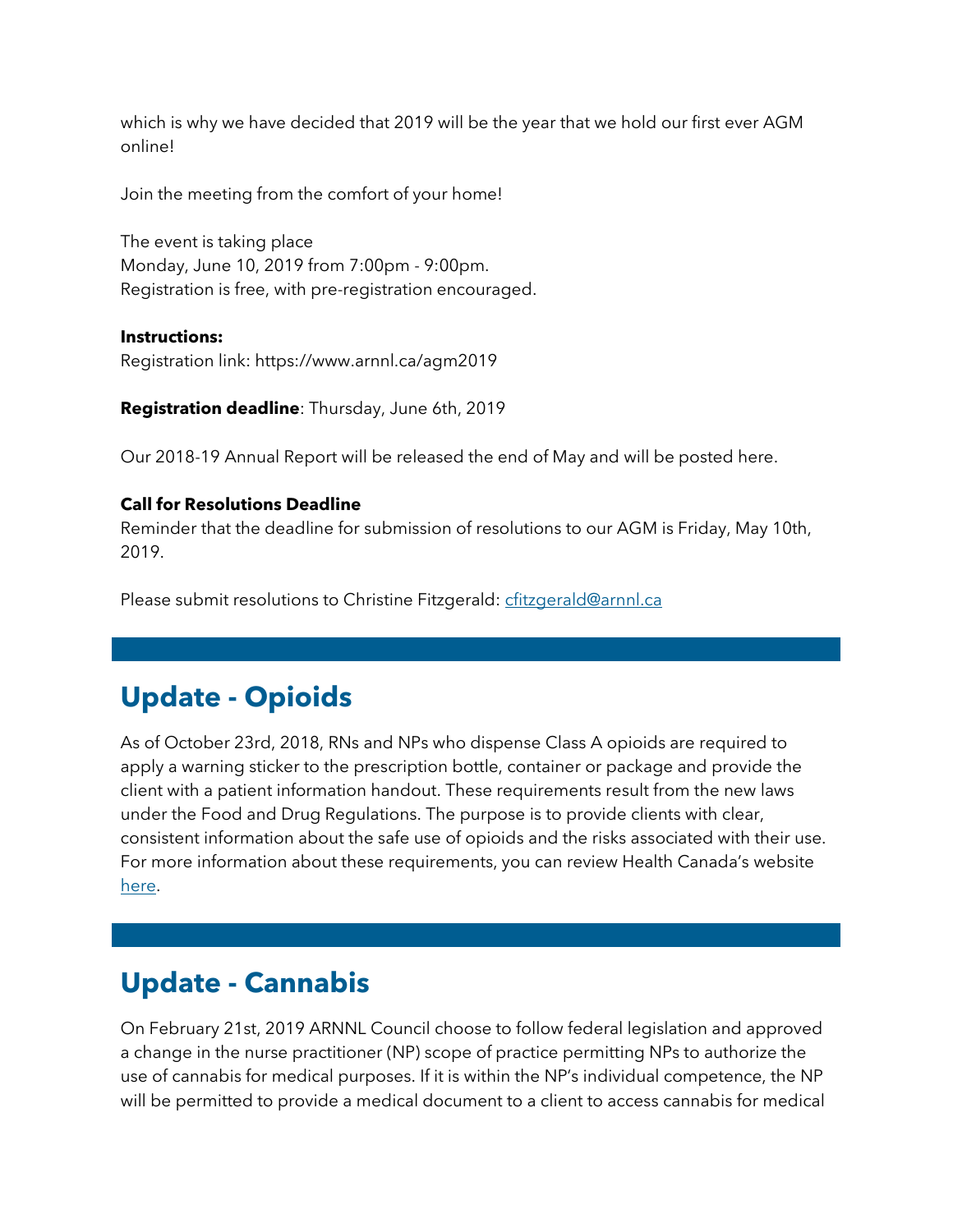purposes. The expectations for NP practice with respect to authorizing the use of cannabis for medical purposes are outlined in the regulatory document: Authorizing the Use of Cannabis for Medical Purposes.

## **ARNNL Trust Update**

#### **Call for Nominations for Trust Board of Directors**

As a member of the Board of Directors, you will help set the direction of the Trust and participate in its administration. Nominations are sought for the following positions:

> Eastern Rural Eastern Urban Central Northern Labrador

Directors serve a two-year term for a maximum of two consecutive terms.

The deadline for nominations is **May 24th, 2019**. Elections will take place during the Trust Annual Meeting. For more information please email trust@arnnl.ca.

#### **Continuing Education**

Applications are now being accepted for the 2019 Spring Competition for Continuing Education occurring between January and June 2019. Deadline: **April 15, 2019**

#### **Annual Meeting**

The Annual Meeting of the Trust will be held at ARNNL House and via teleconference on June 12th from 4:30pm - 5:30pm. (Island time). For more information please contact trust@arnnl.ca or visit arnnl.ca/trust.

Plan to attend, you are all members!

## **ARNNL Office Closures**

Please be advised that ARNNL House will be closed on the following statutory holidays:

Good Friday - Friday, April 19 St. George's Day - Monday, April 22 Victoria Day - Monday, May 20 Discovery Day - Monday, June 24